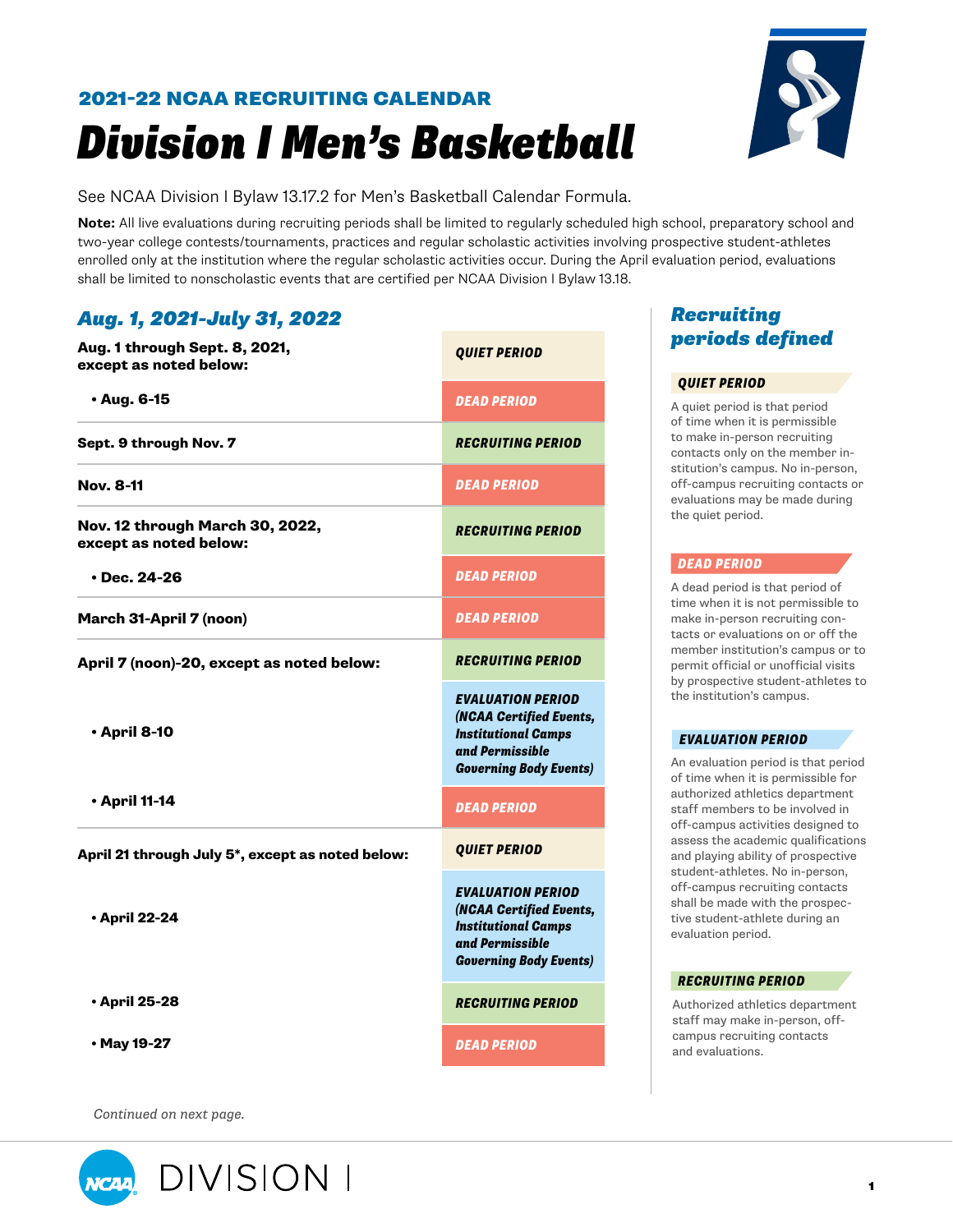## *Division I Men's Basketball* 2021-22 NCAA RECRUITING CALENDAR



## *Aug. 1, 2021-July 31, 2022*

*Continued from previous page.*

| April 21 through July 5*, except as noted below:             | <b>QUIET PERIOD</b>                                                                                                                                                                                                         |
|--------------------------------------------------------------|-----------------------------------------------------------------------------------------------------------------------------------------------------------------------------------------------------------------------------|
| • NBA Draft Combine - Dates TBD                              | <b>EVALUATION PERIOD</b><br>(For Combine Only)                                                                                                                                                                              |
| • June 17 (noon)-19 (6 p.m.)<br>• June 24 (noon)-26 (6 p.m.) | <b>EVALUATION PERIOD</b><br>(For scholastic events<br>approved by the<br><b>NCAA and NFHS and</b><br>intercollegiate events<br>approved by applicable<br>two-year college<br>governing body only -<br>see Bylaw 13.1.7.5.3) |
| • NBPA Top 100 Camp - Dates TBD                              | <b>EVALUATION PERIOD</b><br>(For NBPA Top 100<br><b>Camp Only)</b>                                                                                                                                                          |
| July 6-31*, except as noted below:                           | <b>DEAD PERIOD</b>                                                                                                                                                                                                          |
| • July 7-10                                                  | <b>EVALUATION PERIOD</b><br>(NCAA Certified Events,<br><b>Institutional Camps</b><br>and Permissible<br><b>Governing Body Events)</b>                                                                                       |
| • July 26-31                                                 | <b>EVALUATION PERIOD</b><br>(NCAA College<br><b>Basketball</b><br><b>Academy Only)</b>                                                                                                                                      |
|                                                              |                                                                                                                                                                                                                             |

\*A prospective student-athlete may not make an unofficial visit during the month of July unless he has signed a National Letter of Intent or the institution's written offer of admission and/or financial aid, or the institution has received a financial deposit from the prospective studentathlete in response to an offer of admission (see Bylaw 13.7.2.1).

Due to COVID-19, the 2021-22 men's basketball recruiting calendar is subject to change.

**Note**: This recruiting calendar is based on Bylaw 13.17 and does not reflect any action taken by the NCAA Division I Council (e.g., temporary dead period). Member institutions should continue to monitor action related to the impact of COVID-19 and apply changes appropriately.

## *Recruiting periods defined*

#### *QUIET PERIOD*

A quiet period is that period of time when it is permissible to make in-person recruiting contacts only on the member institution's campus. No in-person, off-campus recruiting contacts or evaluations may be made during the quiet period.

#### *DEAD PERIOD*

A dead period is that period of time when it is not permissible to make in-person recruiting contacts or evaluations on or off the member institution's campus or to permit official or unofficial visits by prospective student-athletes to the institution's campus.

#### *EVALUATION PERIOD*

An evaluation period is that period of time when it is permissible for authorized athletics department staff members to be involved in off-campus activities designed to assess the academic qualifications and playing ability of prospective student-athletes. No in-person, off-campus recruiting contacts shall be made with the prospective student-athlete during an evaluation period.

## *RECRUITING PERIOD*

Authorized athletics department staff may make in-person, offcampus recruiting contacts and evaluations.